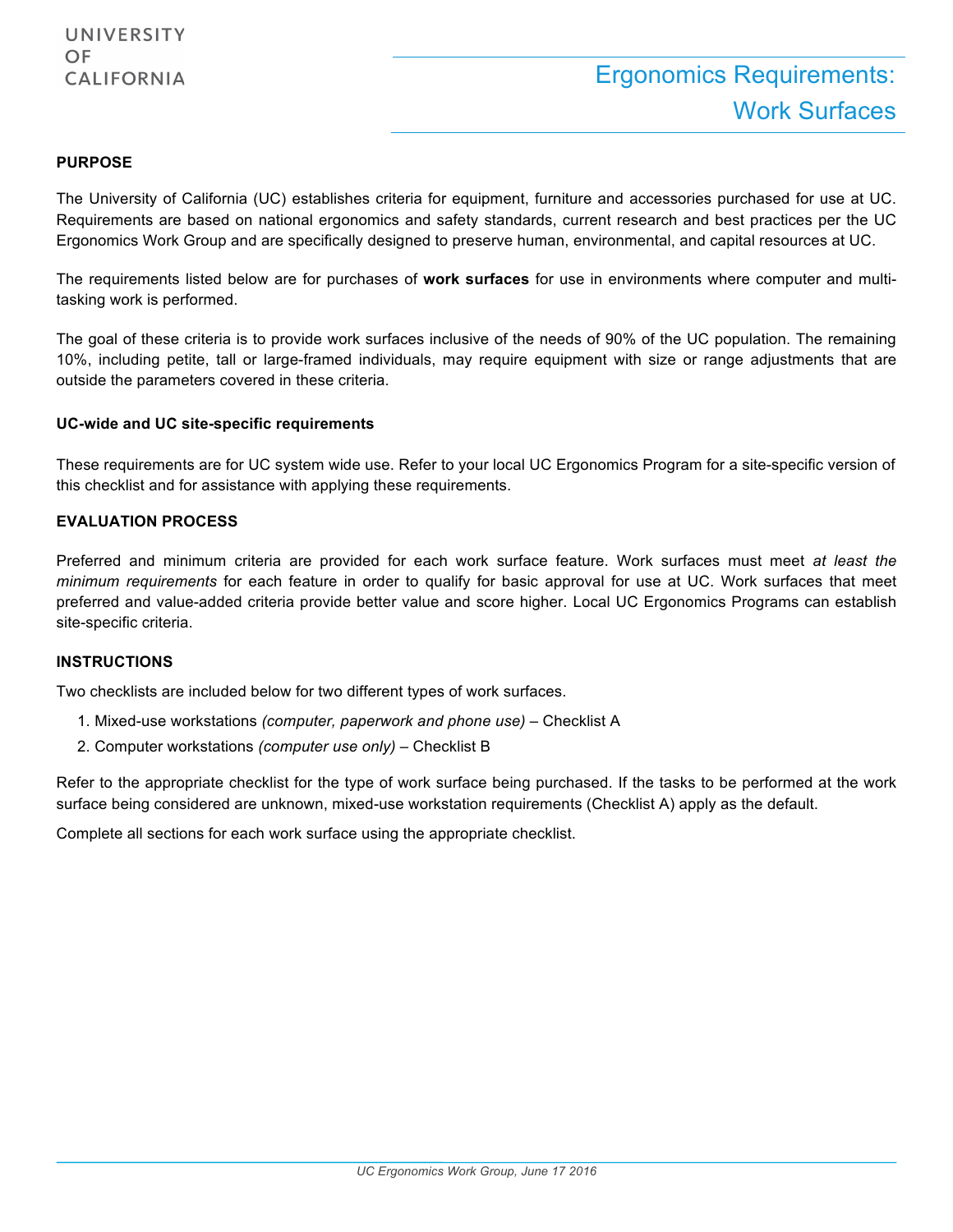## WORK SURFACE REQUIREMENTS – CHECKLISTS A & B

### 1) Mixed-use Workstations *(computer, paperwork and phone use)* – Checklist A

|        | Work surface height - one of the following must be checked:                                                                                                                                                                                  |
|--------|----------------------------------------------------------------------------------------------------------------------------------------------------------------------------------------------------------------------------------------------|
|        | $\Box$ Preferred:                                                                                                                                                                                                                            |
| $\Box$ | $\Box$ Entire work surface is user height adjustable (not keyboard tray) from 22-48 inches (+/- 0.7<br>inch) or more                                                                                                                         |
|        | $\Box$ Entire work surface is user or installer height adjustable; recommended adjustability range is<br>between 22-30 inches (+/- 0.7 inch) or more                                                                                         |
|        | $\Box$ Minimum: 28.5 inches if not adjustable                                                                                                                                                                                                |
| $\Box$ | Minimum: Width of top surface - at least 60 inches of usable desk surface                                                                                                                                                                    |
| $\Box$ | Minimum: Depth of top surface - at least 30 inches deep to allow for safe placement of computer<br>equipment on the computer workstation; at least 24 inches deep for non-computer work surfaces                                             |
| $\Box$ | Minimum: Width underneath work surface - 41 inches wide/unobstructed legroom                                                                                                                                                                 |
|        | Depth underneath work surface - one of the following must be checked:                                                                                                                                                                        |
| $\Box$ | $\Box$ Preferred: 22 inches at the level of the knee and 23.6 inches or greater at the level of the feet                                                                                                                                     |
|        | $\Box$ Minimum: 17.3 inches at the level of the knee and 23.6 inches at the level of the feet                                                                                                                                                |
| $\Box$ | Minimum: Thickness - no greater than 1.5 inches                                                                                                                                                                                              |
| $\Box$ | Minimum: Finish - matte finish                                                                                                                                                                                                               |
| $\Box$ | Minimum: Edges - rounded front edges with 3mm radii; no sharp corners, cut-outs or edges                                                                                                                                                     |
| $\Box$ | Minimum: Stability - structurally rigid and stable. Work surfaces and bases meet ANSI/BIFMA X5.5 2008<br>requirements                                                                                                                        |
| $\Box$ | Minimum: Weight capacity - freestanding work surface has a functional load capacity of at least 200<br>pounds                                                                                                                                |
|        | Minimum: Adjustment controls:                                                                                                                                                                                                                |
| $\Box$ | $\Box$ If user-adjustable, adjustment controls are easy to reach and operate from normal working postures<br>and do not interfere with users' work positions. Placed and designed to prevent inadvertent movement<br>or operation of surface |
|        | $\Box$ If installer height-adjustable, adjustment controls do not interfere with users' work positions                                                                                                                                       |
|        | Storage underneath work surfaces - one of the following must be checked:                                                                                                                                                                     |
| $\Box$ | $\Box$ Preferred: Does not impede work surface height adjustability between 22-30 inches (+/- 0.7 inch) for                                                                                                                                  |
|        | seated, 22-48 inches (+/- 0.7 inch) for sit-to-stand adjustability. Storage is mobile or removable<br>Minimum: Maximum height of 27.0 inches for stationary height work surface of 28.5 inches. Storage                                      |
|        | is mobile or removable                                                                                                                                                                                                                       |
| $\Box$ | Minimum: Storage above computer work surfaces - does not impede monitor placement; adjustable and/or<br>easily removable to accommodate monitor heights while sitting or standing                                                            |
| $\Box$ | Minimum: Usage instructions are readily available and provided to end user                                                                                                                                                                   |
| $\Box$ | Minimum: Label on work surface with manufacturer name, product name, model number,<br>manufacturer/vendor contact information and other information necessary to allow for service and warranty                                              |